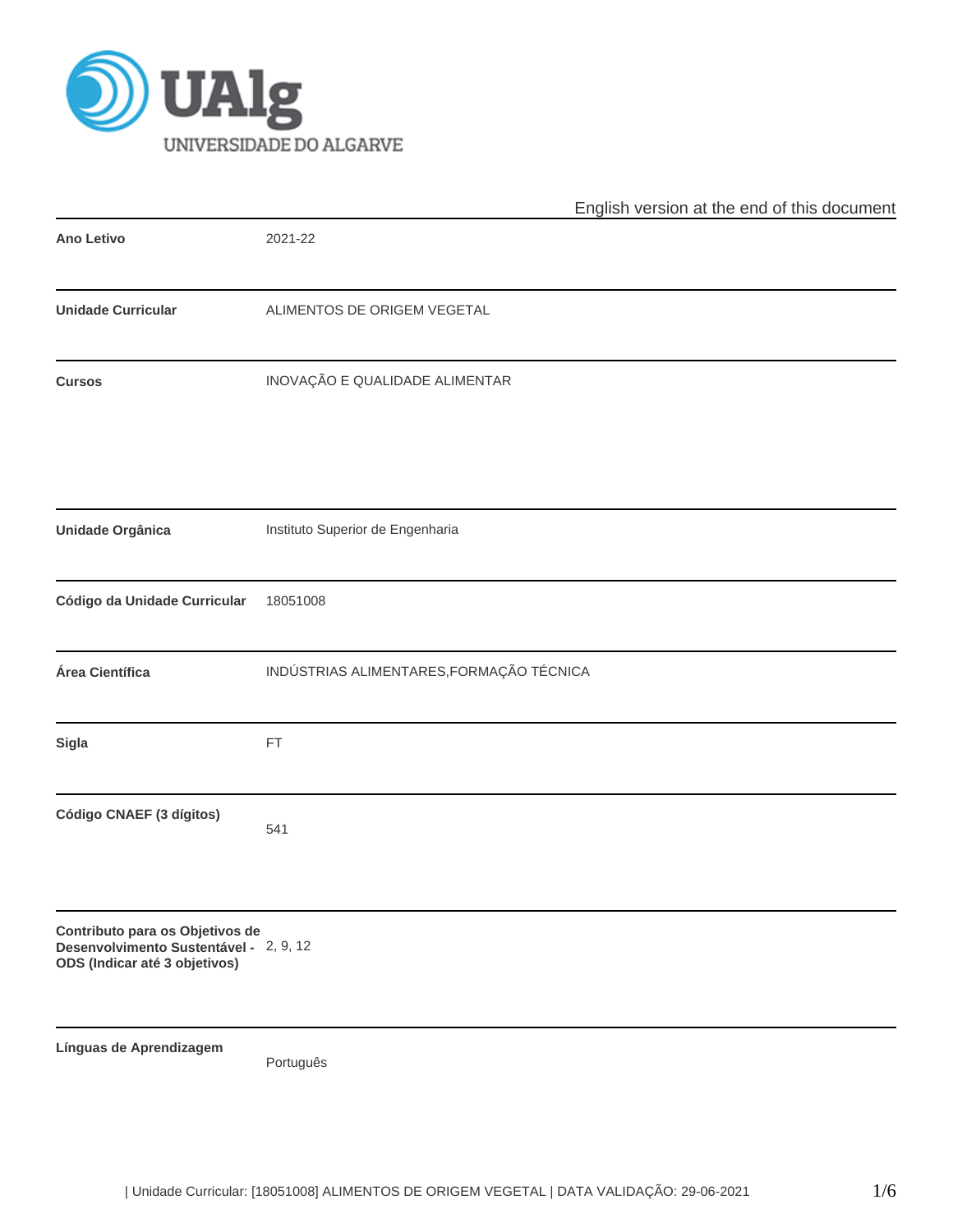

**Modalidade de ensino**

Ensino centrado no estudante.

**Docente Responsável** Maria Margarida Cortês Vieira

| <b>AULA</b><br>TIPO<br>'RMAJ<br>nF<br>⊢N. | <b>TOTAL HORAS DE CONTACTO (*)</b> |
|-------------------------------------------|------------------------------------|
|-------------------------------------------|------------------------------------|

\* Para turmas lecionadas conjuntamente, apenas é contabilizada a carga horária de uma delas.

| ANO | <b>PERIODO DE FUNCIONAMENTO*</b> | <b>HORAS DE CONTACTO</b> | I HORAS TOTAIS DE TRABALHO | <b>ECTS</b> |
|-----|----------------------------------|--------------------------|----------------------------|-------------|
|     | S2                               | 18TP: 57PL               | 150                        |             |

\* A-Anual;S-Semestral;Q-Quadrimestral;T-Trimestral

# **Precedências**

Sem precedências

# **Conhecimentos Prévios recomendados**

Aconselhável ter conhecimentos de Biologia.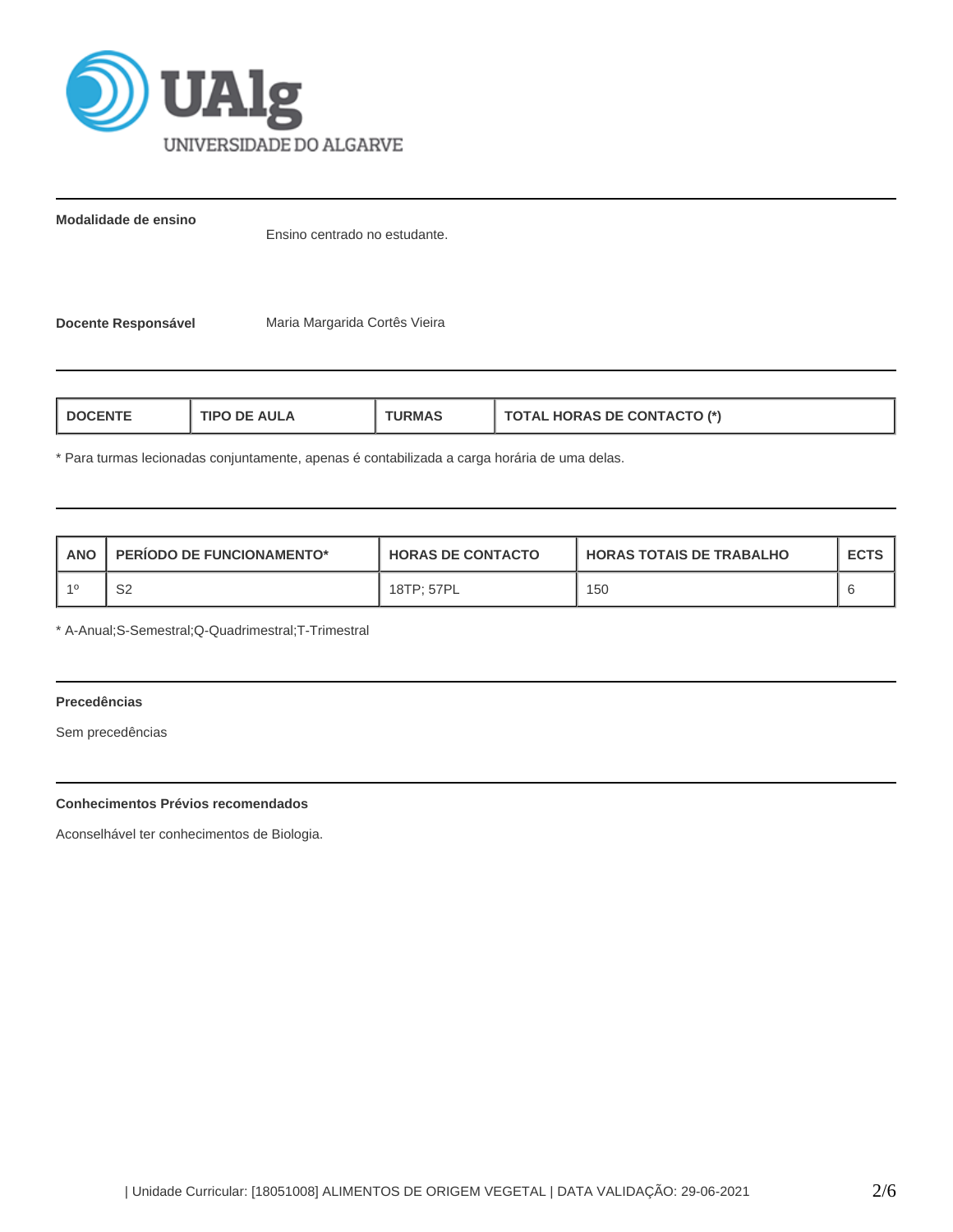

#### **Objetivos de aprendizagem (conhecimentos, aptidões e competências)**

A. Ensinar os conceitos fundamentais de tecnologia e análise de frutos e vegetais.

B. Relembrar a necessidade das normas de higiene e segurança durante as operações tecnológicas e de análise químicas e microbiológicas.

C. Fornecer os conhecimentos básicos sobre a legislação nacional e internacional em vigor, critérios impostos e indicar valores típicos para os parâmetros mais comuns.

D. Ensinar os processos de obtenção de farinha, de conservação e alguns processos de transformação.

E. Conhecer os conceitos básicos relativos ao setor dos cereais e oleaginosas e os princípios fundamentais associados à sua transformação.

F. Conhecer os principais métodos de produção de bebidas, as características de qualidade e a sua conservação.

#### **Conteúdos programáticos**

1. Frutos e Vegetais: 1.1.Propriedades gerais dos frutos e vegetais. 1.2.Composição físico-química e nutricional e sua variação no decurso do processo de amadurecimento. 1.3. Parâmetros físico químicos de qualidade e legislação associada.1.4. Tecnologia dos frutos e vegetais. 1.5. Avaliação da qualidade destes produtos durante a distribuição e armazenamento.

2. Cereais e Oleaginosas:2.1. Generalidades. 2.2.Produção mundial e nacional. 2.3. Características das matérias-primas. 2.4. Tecnologia de produção de farinhas, tecnologia de massas alimentícias, tecnologia do arroz e tecnologia de produção de óleos e azeite. 2.5. Transporte e armazenamento.

3. Bebidas:3.1. Sumos de fruta. Chá. Café e cacau. Características e etapas de produção. 3.2. Cerveja, vinho, vinhos de frutas (maçã, pera, laranja entre outros). Bebidas fermento-destiladas. Bebidas destiladas (aguardente). Bebidas alcoólicas de misturas e licores. Características e Processamento.

#### **Metodologias de ensino (avaliação incluída)**

As aulas teóricas serão lecionadas por exposição das diversas matérias. As restantes serão lecionadas através de métodos de aprendizagem ativa, em que os alunos realizam trabalho de grupo em sala e no laboratório de processamento. A avaliação constará de um teste (50%) e de relatórios dos trabalhos práticos (50%).

# **Bibliografia principal**

Dauthy, M.E. (1995). Fruit and Vegetable processing. FAO Agricultural Services Bulletin no.119. Dendy, D.A.V., & Dobraszczyk, B.J. (2001). Cereals and cereals products. Chemistry and technology. Aspen Publishers, Inc. Gaithersburg, Maryland, USA.Food and Agriculture Organization of the United Nations, Rome.FAO. (2009). Fruit and Vegetable processing. Agribusiness Handbook.Galego, L.R., & Almeida, V.R. (2007). Aguardentes de frutos e licores do Algarve, Colibri, Lisboa.Grainger, K. (2009). Wine Chemistry and Biochemistry, Wiley-Blackwell, United Kingdom.Gunstone, F.D. (2008) Oils and Fats in the food industry. Willey-Blackwell United Kingdom.Hough, J.S. (1990). Biotecnologia de la Cerveja y de la Malta, Editorial Acribia, S. A., Zaragoza.Kolb, E. (2002). Vinos de frutas ¿ Elaboración artesanal e industrial, Editorial Acribia, S.A., Zaragoza.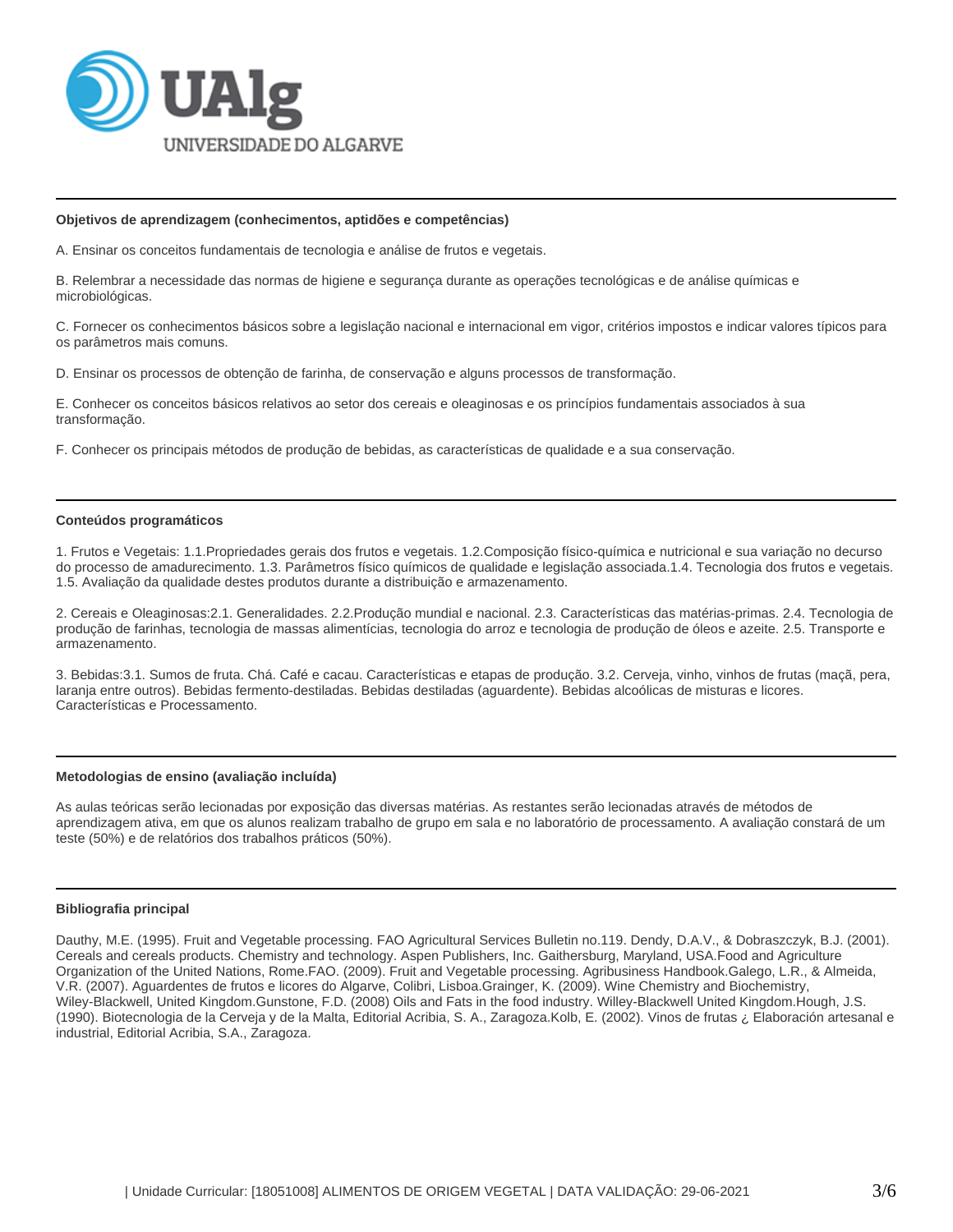

| <b>Academic Year</b>                                                                                   | 2021-22                     |
|--------------------------------------------------------------------------------------------------------|-----------------------------|
| <b>Course unit</b>                                                                                     | <b>VEGETAL ORIGIN FOOD</b>  |
| <b>Courses</b>                                                                                         | INNOVATION AND FOOD QUALITY |
| <b>Faculty / School</b>                                                                                | INSTITUTE OF ENGINEERING    |
| <b>Main Scientific Area</b>                                                                            |                             |
| Acronym                                                                                                |                             |
| <b>CNAEF</b> code (3 digits)                                                                           | 541                         |
| <b>Contribution to Sustainable</b><br><b>Development Goals - SGD</b><br>(Designate up to 3 objectives) | 2, 9, 12                    |
| Language of instruction                                                                                | Portuguese                  |
| <b>Teaching/Learning modality</b>                                                                      |                             |

Student centered learning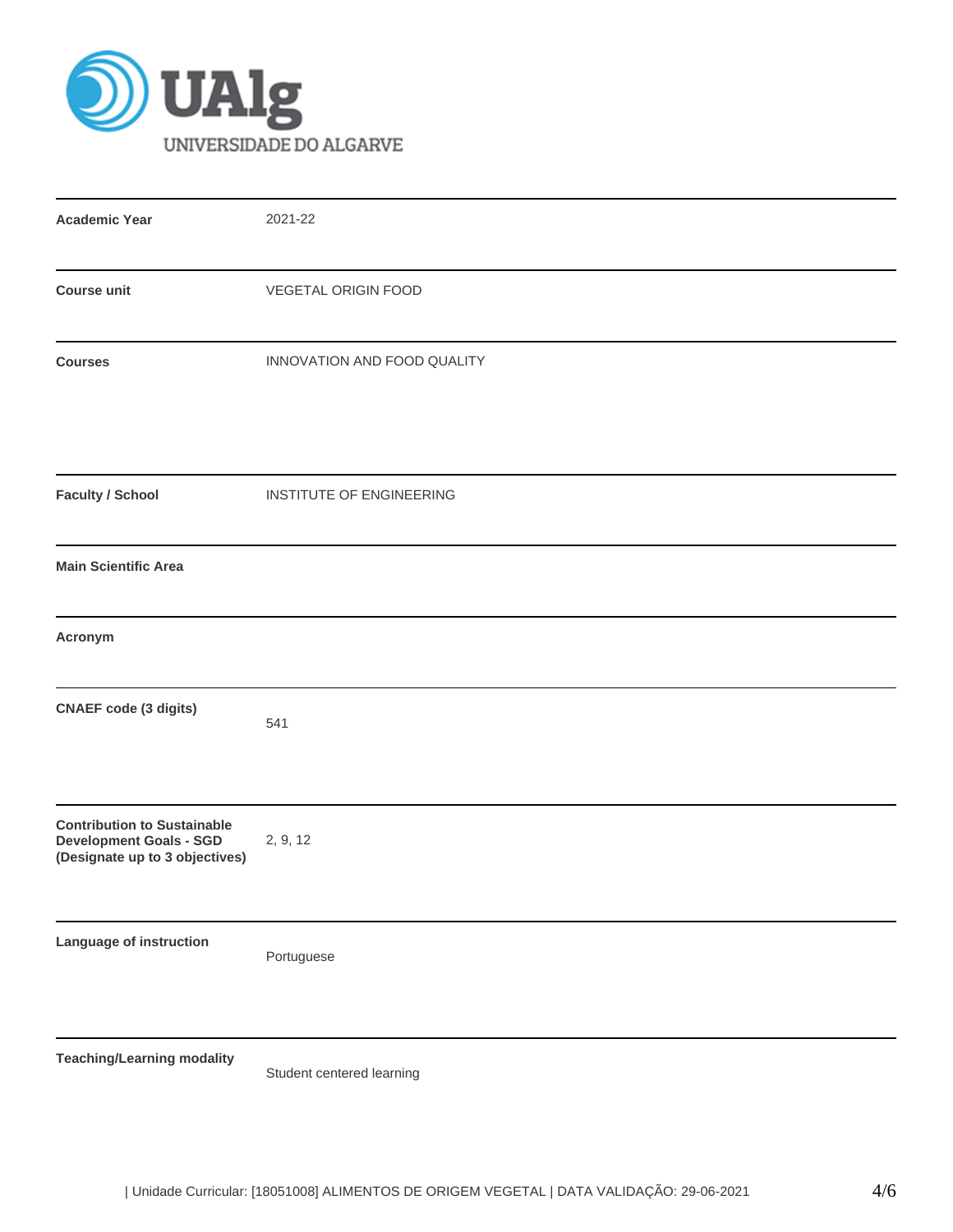

**Coordinating teacher** Maria Margarida Cortês Vieira

| <b>feaching</b> | `ype | lasses | $\overline{\phantom{a}}$ dours $\overline{\phantom{a}}^*$ |
|-----------------|------|--------|-----------------------------------------------------------|
| staff           | . .  |        | $\sim$                                                    |
|                 |      |        |                                                           |

\* For classes taught jointly, it is only accounted the workload of one.

| <b>Contact hours</b> |  |     |  |    |   | <b>otal</b>                                                                                                           |
|----------------------|--|-----|--|----|---|-----------------------------------------------------------------------------------------------------------------------|
|                      |  | ll( |  | IЮ | Π | 15(                                                                                                                   |
|                      |  |     |  |    |   | Theoretical: TD Theoretical and proctical : DL Dractical and Inhoratorial: TC Eiold Work: S. Sominar: E. Training: OT |

· Theoretical; TP - Theoretical and practical ; PL - Practical and laboratorial; TC - Field Work; S - Seminar; E - Training; OT Tutorial; O - Other

#### **Pre-requisites**

no pre-requisites

# **Prior knowledge and skills**

It is advisable to know Bioloogy.

# **The students intended learning outcomes (knowledge, skills and competences)**

A.Teach the fundamental concepts of technology and analysis of fruits and vegetables.

B.Recall the need for hygiene and safety standards during technological and chemical and microbiological analysis operations.

C.Provide basic knowledge about current national and international legislation, criteria imposed and indicate typical values for the most common parameters.

D.Teach processes of preservation and some transformation processes.

E.To know the basic concepts related to the cereals and oilseeds sector and the fundamental principles associated with their transformation.

F.Know the main methods of production of non-alcoholic beverages, the quality characteristics and their preservation